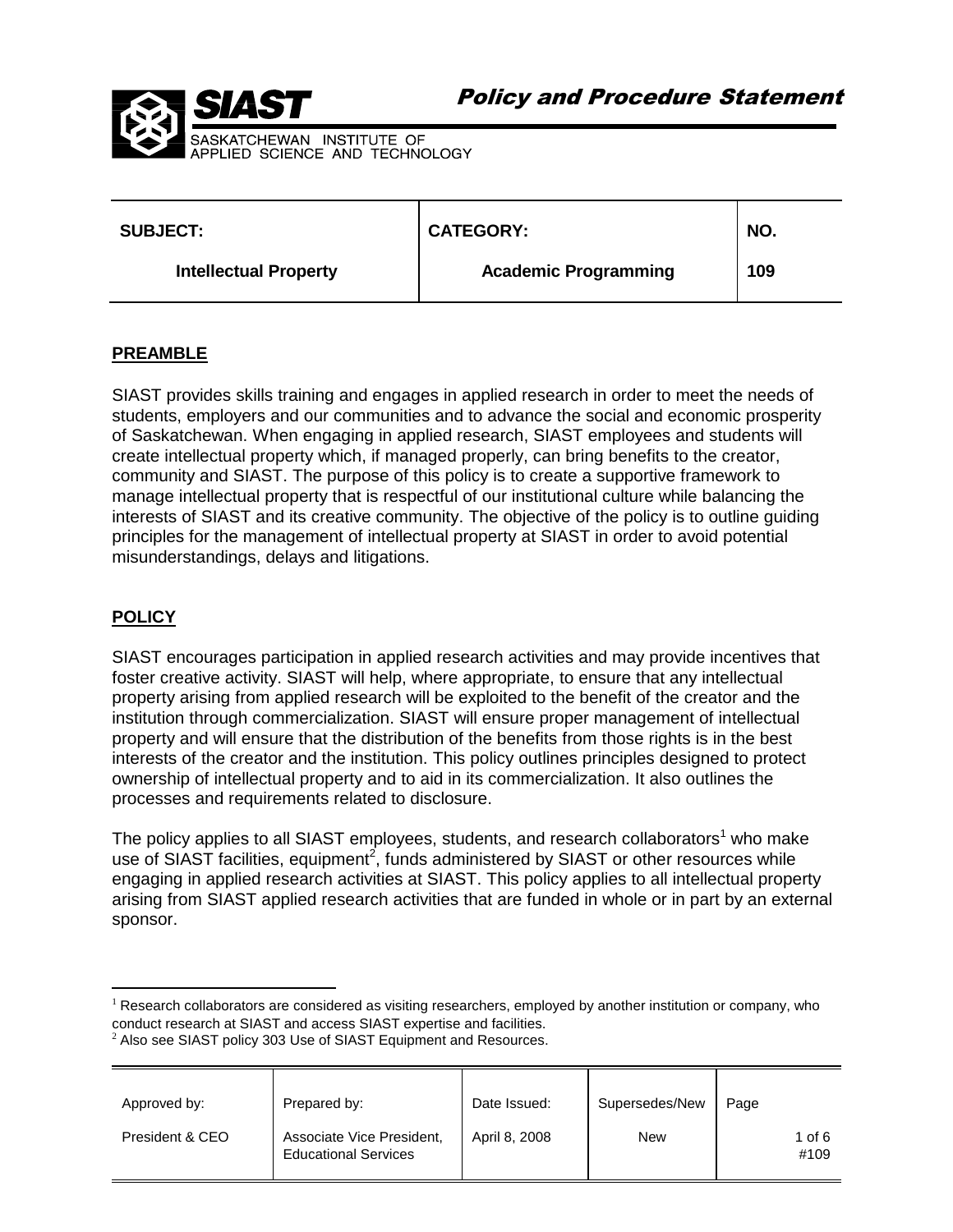# **DEFINITIONS**

**Intellectual property** is an intangible product of human intellect that is created through intellectual and/or discovery efforts of a creator. Intellectual property is legally protected by law and includes, but is not limited to, inventions, computer software, literary and artistic works, industrial design, integrated circuit topography and distinctive symbols or marks. Intellectual property is treated like any other property and can be sold, licensed, or transferred. The forms of intellectual property have been defined by the Canadian Intellectual Property Office:

- An invention is a product, process, art of manufacture or composition of matter or any improvement thereof. An invention can be protected by a patent which, once issued, gives the owner the exclusive right to use it, make and sell it. Software (when associated with a product or a process) can also be protected by a patent.
- Software is any code, line of code, lines of code or algorithms that give computer hardware instructions to execute a task. Software can be either in the form of a source code or an object code. Both source code and object code are protected by copyright. If a source code is part of a machine it can be protected by a patent.
- Literary works are written text, essays, publication, novels, poems, musical works, and recordings and are protected by copyright laws.
- Artistic works are drawings, paintings, photographs, sculptures and architectural designs, and are protected by copyright laws.
- Distinctive symbols, logos, or images that distinguish one product of a company from the other are protected by trademark laws.
- Industrial designs are an original shape, form, or some combination applied to, a useful article of manufacture. Industrial design can be protected by registration and are covered by industrial design laws.
- Integrated circuit products are constructed from a complex series of layers of semiconductors, metals, dielectrics and other materials on a substrate. Unique three dimensional configuration of these layers known as integrated circuit topography is protected by the Integrated Circuit Topography Act. The protection is done by a registration of the 3D design.
- Trade secrets (useful technical information, formulas, market strategies, that are held confidentially) are protected by trade secret laws that are part of tort or contract laws.

# **PROCEDURES**

# **1. Applicability**

This policy applies to all forms of intellectual property except copyright which is covered in Article 26 of the Collective Agreement between SIAST and the SIAST Academic and Professional Services Bargaining Units.

This policy does not apply to intellectual property developed before or after the creator was in an employment relationship with SIAST. Furthermore, the policy does not apply to cases when the intellectual property was developed in the course of non-SIAST related activities that did not involve SIAST facilities, resources or funds.

| Approved by:    | Prepared by:                                             | Date Issued:  | Supersedes/New | Page           |
|-----------------|----------------------------------------------------------|---------------|----------------|----------------|
| President & CEO | Associate Vice President,<br><b>Educational Services</b> | April 8, 2008 | New            | 2 of 6<br>#109 |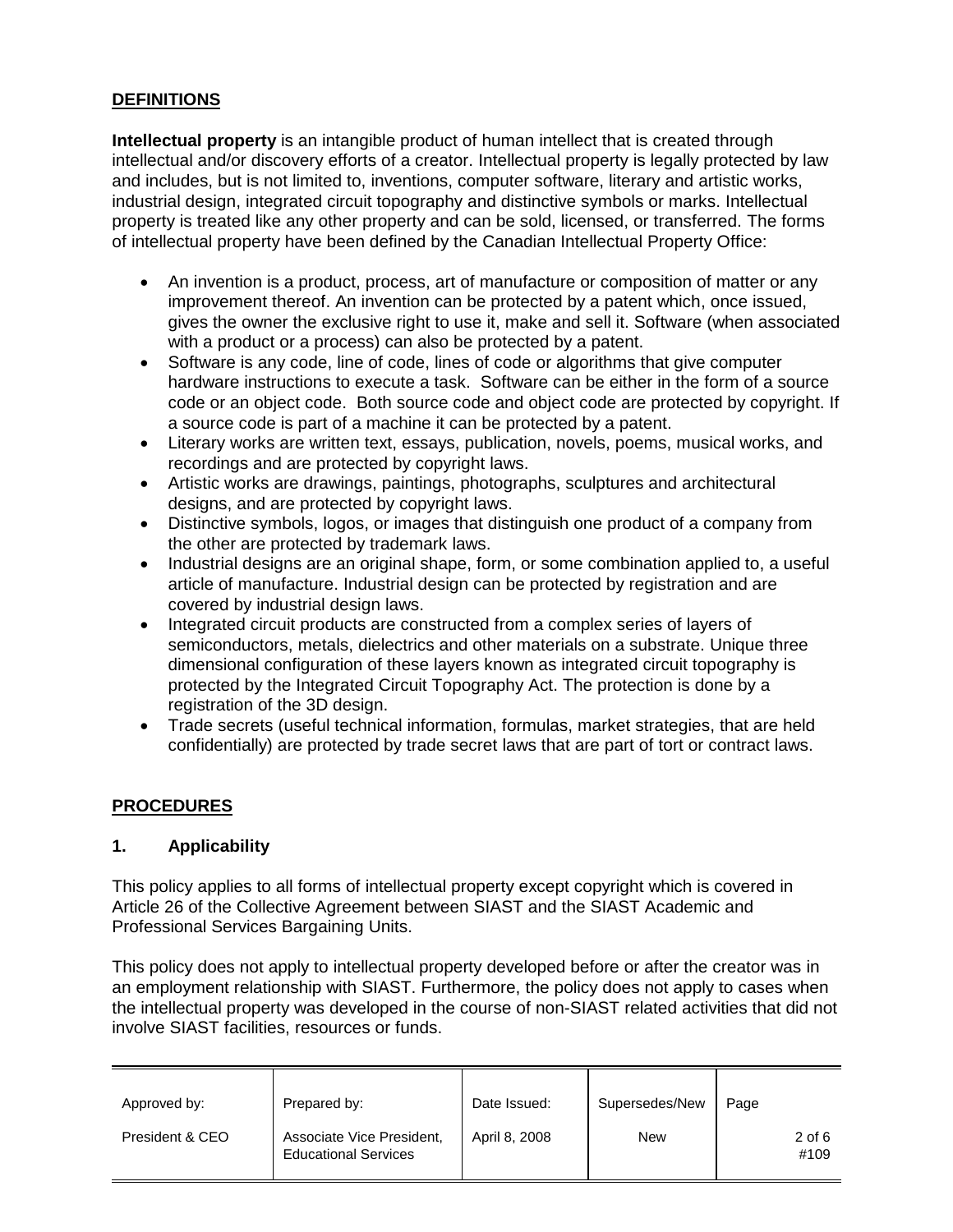This policy does not apply to SIAST students unless the following situations exist:

- a. the involvement of faculty, staff or SIAST resources is substantially in excess of the norm for educational purposes (for example, when students participate in sponsored research projects that are not part of their course work),
- b. the intellectual property resulted from the student's employment at SIAST, and
- c. the applied research that the student is engaged in is commissioned by SIAST.

In each case the student will sign an agreement that addresses intellectual property. SIAST procedures surrounding student work and student agreements are available in the programs operating procedures (POP) manual. This policy does not apply when students engage in research projects that are part of their course.

Any research collaborators, employed by another institution or company, who conduct research at SIAST and access SIAST expertise and facilities, must meet with the director, Applied Research to ensure appropriate agreements are in place prior to beginning research at SIAST or using SIAST expertise.

# **2. Disclosure**

It is the obligation of any SIAST employee, to whom this policy applies, to disclose any form of intellectual property to SIAST. The disclosure of intellectual property will occur after the physical embodiment of the idea has been realized or when a discovery is confirmed.

Disclosure is required so that SIAST can fulfill its obligation to other employees, staff and students, and to the agencies (if any) that sponsored contract research. The disclosure is also necessary so that SIAST can exercise its right to commercialize the intellectual property which can bring benefits to both SIAST and the SIAST employee who makes the disclosure. In order to ensure eligibility for patent protection, the disclosure to SIAST of a patentable invention must be made as soon as reasonably possible after the invention has been created. If SIAST deems commercialization is warranted, SIAST will pay patent costs when exercising its rights to commercialization.

The disclosure will be made to the Office of Applied Research and Innovation using the Intellectual Property Disclosure Form available in the programs operating procedures (POP) manual. The failure to comply with this obligation in no way extinguishes SIAST's rights to a non-disclosed intellectual property. All disclosures submitted to the Office of Applied Research and Innovation will be kept confidential.

# **3. Ownership of Intellectual Property at SIAST**

Before an employee embarks upon an assignment, applied research project or undertaking to develop or produce works, which may ultimately contain intellectual property, the ownership shall be established by an agreement between SIAST and the employee in accordance with the following provisions. The president or his/her delegated representative shall represent SIAST in reaching such an agreement.

| Approved by:    | Prepared by:                                             | Date Issued:  | Supersedes/New | Page           |
|-----------------|----------------------------------------------------------|---------------|----------------|----------------|
| President & CEO | Associate Vice President,<br><b>Educational Services</b> | April 8, 2008 | <b>New</b>     | 3 of 6<br>#109 |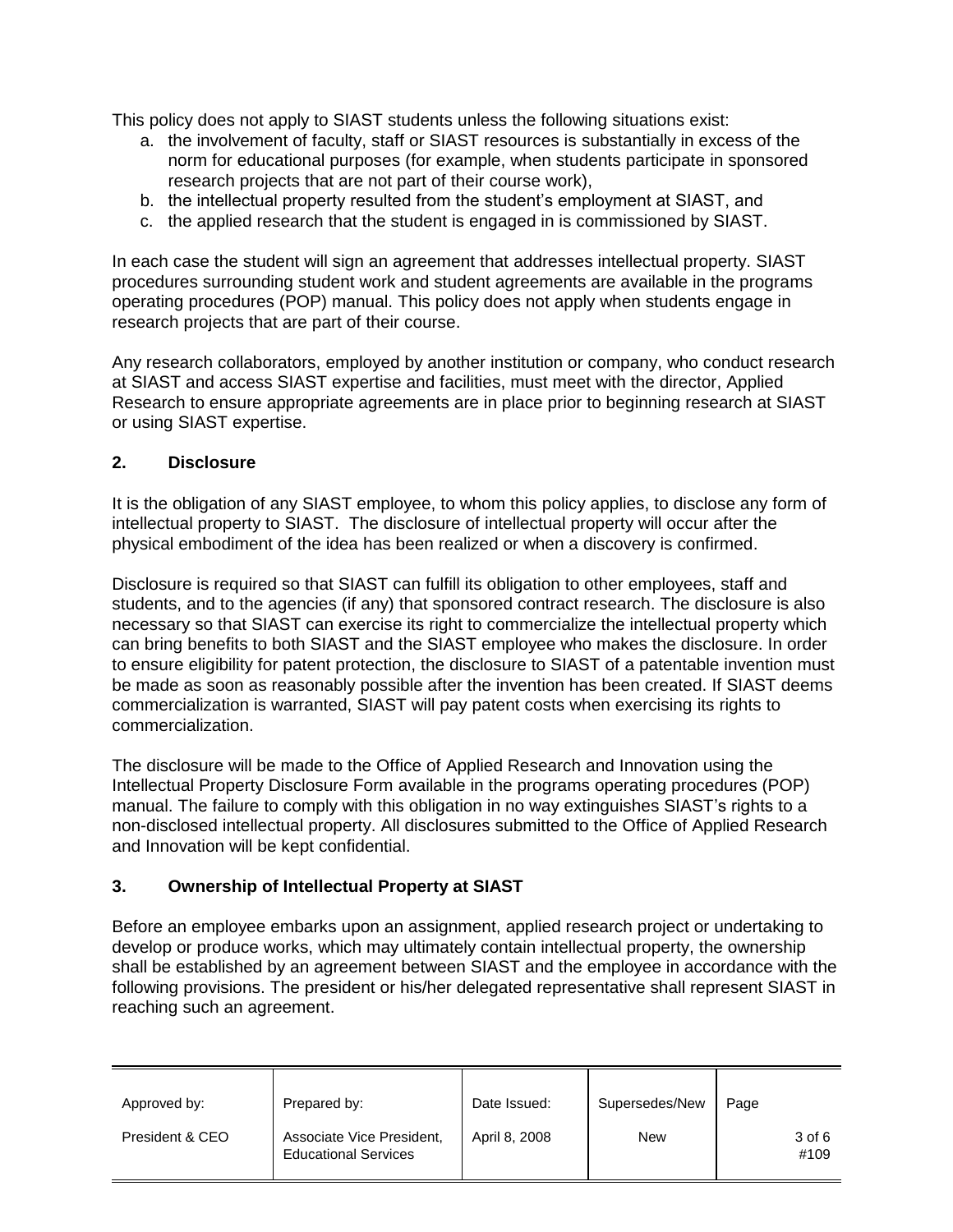## 3.1 Employee Ownership

Where an employee utilizes works to support the employee's function at SIAST, created prior to their employment with SIAST, the ownership of the intellectual property to those works will be retained by the employee.

SIAST may ask for, and a SIAST employee will consider granting, a non-exclusive, perpetual, royalty free license to the works the SIAST employee owns, for the educational (non-commercial) use at SIAST by other SIAST employees.

Where an employee develops or produces works on the employee's own time, outside SIAST without using SIAST resources, systems, facilities, funds, faculty or staff, and for no use at SIAST, the employee will have the exclusive ownership of such works. For purposes of this clause, library collections are not considered a SIAST resource.

## 3.2 Joint Ownership

Where the works containing intellectual property are developed or produced by an employee, on his/her initiative, by using SIAST resources, the ownership of the intellectual property will be shared, with the shares to be negotiated at the time of disclosure. In the case where there is no agreement on the joint ownership split, each party will own an equal share of the work.

If the use of jointly owned works, or where the intellectual property is jointly owned produces any income (other than direct student fees), the income shall be apportioned according to the shares held. The income shall be calculated in accordance with generally accepted accounting principles. Each party's costs will be taken into account in such calculations.

# 3.3 SIAST Ownership

Where SIAST and a SIAST employee enter into an agreement to develop or produce works to support a function of SIAST which may contain intellectual property and is, hence, using SIAST resources, SIAST will own the intellectual property to such works.

SIAST or a research sponsoring agency may own the rights to intellectual property developed in the course of sponsored applied research pursuant to a written contract that is to be developed and agreed to prior to the commencement of work. The SIAST employee who will be conducting sponsored applied research will be privy to the negotiations and will also need to be satisfied with the terms of the agreement. SIAST employees will benefit from any commercialization as outlined in section 4.3.

SIAST will own the intellectual property in works developed by SIAST employees when the projects are funded by federal (NSERC, SSHRC, CIHR, CIF) or provincial funding programs and administered by SIAST. A SIAST employee participating in such funded projects will benefit from any commercialization as outlined in the section 4.3.

| Approved by:    | Prepared by:                                             | Date Issued:  | Supersedes/New | Page           |
|-----------------|----------------------------------------------------------|---------------|----------------|----------------|
| President & CEO | Associate Vice President,<br><b>Educational Services</b> | April 8, 2008 | <b>New</b>     | 4 of 6<br>#109 |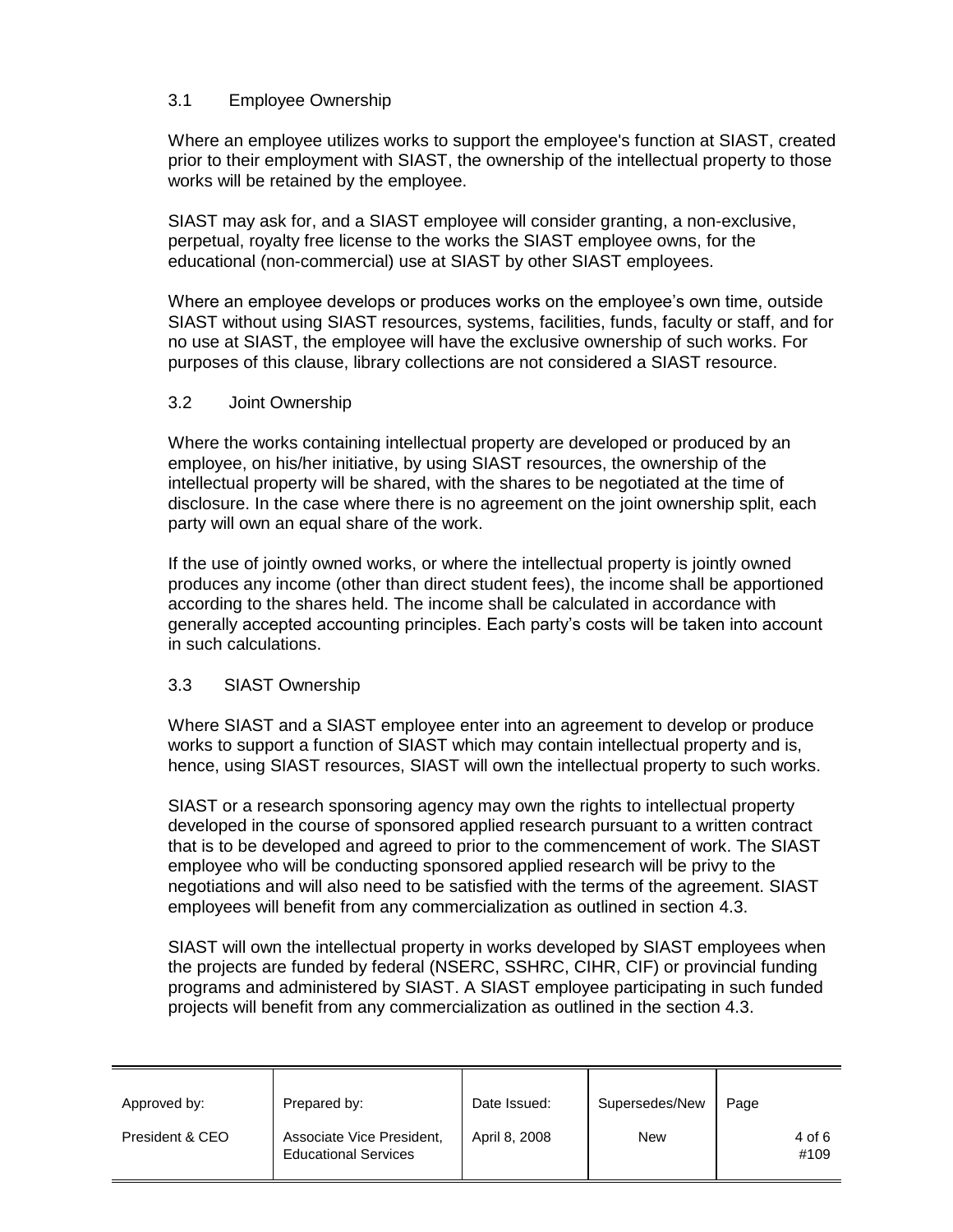A SIAST employee who creates intellectual property in the sponsored project can request the transfer of the ownership of the SIAST owed intellectual property for the purposes of commercialization. SIAST will consider such a request and will affect such a transfer provided the SIAST employee agrees to pay SIAST 20% of his/her revenues received through the commercialization.

# **4. Management and Commercialization of Intellectual Property at SIAST**

In general commercialization consists of four stages:

- evaluation of intellectual property for commercial potential,
- legal protection of intellectual property (via patent, for example),
- marketing of invention in order to find a licensee, and
- licensing of intellectual property to a licensee (in most cases a company) that will make products based on the intellectual property.

The licensing of the intellectual property can result in a newly created company or a formation of a joint venture. The technology, although very uncommon, can be sold outright to a company. A license agreement gives the licensee the right to use, make and sell products based on the intellectual property and in return the licensee pays royalties to the owner of intellectual property.

## 4.1. SIAST Employee Ownership

When a SIAST employee owns his/her intellectual property, the SIAST employee can

- elect to commercialize it by him/herself,
- request SIAST to commercialize his/her intellectual property, or
- do nothing.

Should the SIAST employee owning intellectual property choose to request SIAST assistance in commercializing his/her intellectual property, the SIAST Office of Applied Research and Innovation will determine within three months of receiving the request whether an investment of SIAST resources in commercialization is warranted. If SIAST declines to invest, the SIAST employee may pursue commercialization alone. If the decision is to proceed, the SIAST employee will be required to make an assignment to SIAST of all rights in and to the intellectual property. Following any such assignment, SIAST will commence commercialization activities and commence obtaining protection of the intellectual property within six months of receipt of the assignment or it will assign the rights back to the SIAST employee. If SIAST fails to make reasonable efforts to commercialize the intellectual property for any six-month period of time, SIAST will assign its rights back to the SIAST employee, if so requested by the employee. If the intellectual property is successfully commercialized, both parties will share the proceeds in a 50/50 ratio after all the costs of commercialization are deducted (for example, cost of patenting).

| Approved by:    | Prepared by:                                             | Date Issued:  | Supersedes/New | Page               |
|-----------------|----------------------------------------------------------|---------------|----------------|--------------------|
| President & CEO | Associate Vice President,<br><b>Educational Services</b> | April 8, 2008 | <b>New</b>     | $5$ of $6$<br>#109 |